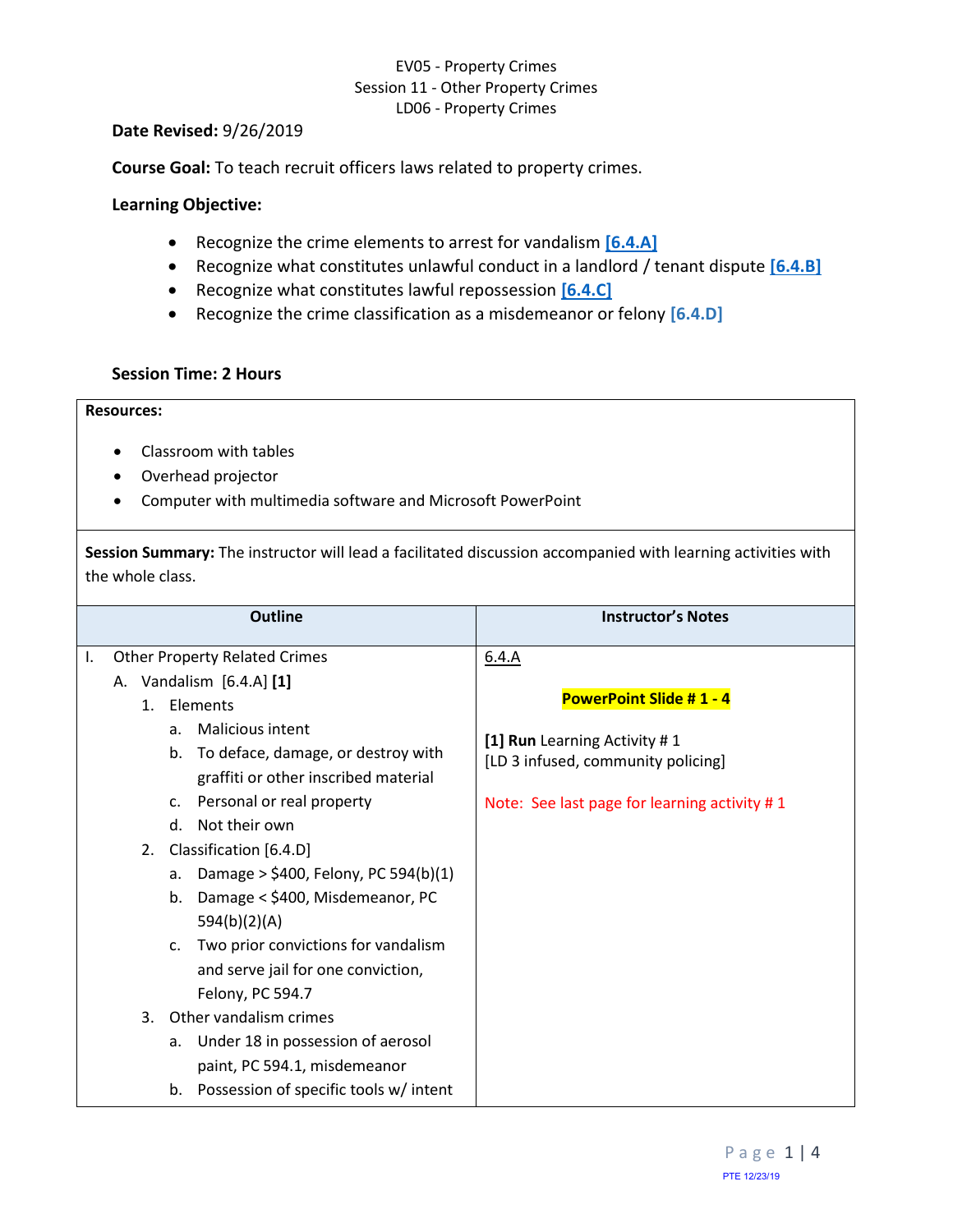### EV05 - Property Crimes Session 11 - Other Property Crimes LD06 - Property Crimes

<span id="page-1-1"></span><span id="page-1-0"></span>

|    |    | to vandalize, PC 594.2, misdemeanor           |                                                                                                   |
|----|----|-----------------------------------------------|---------------------------------------------------------------------------------------------------|
|    |    | Vandalizing church, PC 594.3, felony<br>C.    |                                                                                                   |
|    |    | d. Vandalizing structure using caustic        |                                                                                                   |
|    |    | chemicals, PC 594.4, felony                   |                                                                                                   |
| В. |    | Repossession [6.4.C]                          | Explain we will be touching upon the material<br>according to the LD but HR will cover it in more |
|    |    | 1. When the seller, full time employee of the | detail at a different lesson.                                                                     |
|    |    | seller, or a licensed repossessor, recovers   |                                                                                                   |
|    |    | or takes back goods that were sold under      | [2] Summarize or have recruit summarize what is a                                                 |
|    |    | a conditional sales contract when the         | repossession                                                                                      |
|    |    | buyer fails to pay for them. [2]              |                                                                                                   |
|    | 2. | Peace officers role is to determine if a      | [3] Ask What is the role of police officers during a                                              |
|    |    | crime has been committed and if any laws      | repossession?                                                                                     |
|    |    | were broken during the repossession. [3]      |                                                                                                   |
|    | 3. | For repossession to be complete,              | [4] Ask What constitutes a completed<br>repossession?                                             |
|    |    | repossessor must have control and             |                                                                                                   |
|    |    | dominion over the goods. [4]                  |                                                                                                   |
|    | 4. | If buyer objects before control,              | [5] Ask What happens if the buyer objects to the<br>repossession before control is complete?      |
|    |    | repossessor must stop. [5]                    |                                                                                                   |
|    | 5. | When is control complete [6]                  |                                                                                                   |
|    |    | In public areas, repossessor can enter<br>а.  | [6] Ask When is control complete and what are the                                                 |
|    |    | anytime and control complete when             | limitations for repossessors?                                                                     |
|    |    | goods are taken or vehicle s entered          |                                                                                                   |
|    |    | In private property, can enter only<br>b.     |                                                                                                   |
|    |    | where public is allowed or with               |                                                                                                   |
|    |    | consent and control complete when             |                                                                                                   |
|    |    | goods are taken or when vehicle is            |                                                                                                   |
|    |    | connected to tow truck                        | Ask Recruits to share tenant / landlord disputes /                                                |
| C. |    | <b>Tenant/Landlord Dispute</b>                | horror stories.                                                                                   |
|    |    | 1. Tenant/Landlord Rights                     |                                                                                                   |
|    |    | Tenant is required to make timely<br>a.       | If not already mentioned, review rest of TTS 6.4.C                                                |
|    |    | payments and not damage property              |                                                                                                   |
|    |    | Landlord must respect tenant privacy<br>b.    |                                                                                                   |
|    |    | and not enter property w/out                  |                                                                                                   |
|    |    | permission unless there's an                  |                                                                                                   |
|    |    | emergency                                     | [7] Ask: What are some things landlords might do                                                  |
|    | 2. | Unlawful landlord conduct [6.4.B] [7]         | to tenants if they fail to pay rent?                                                              |
|    |    | Tenant lockout, PC 418, misdemeanor<br>a.     |                                                                                                   |
|    |    | Seizure of tenant property, PC 418,<br>b.     |                                                                                                   |
|    |    | misdemeanor                                   |                                                                                                   |
|    |    | Removal of doors or windows, PC 594,<br>c.    |                                                                                                   |
|    |    | misdemeanor                                   |                                                                                                   |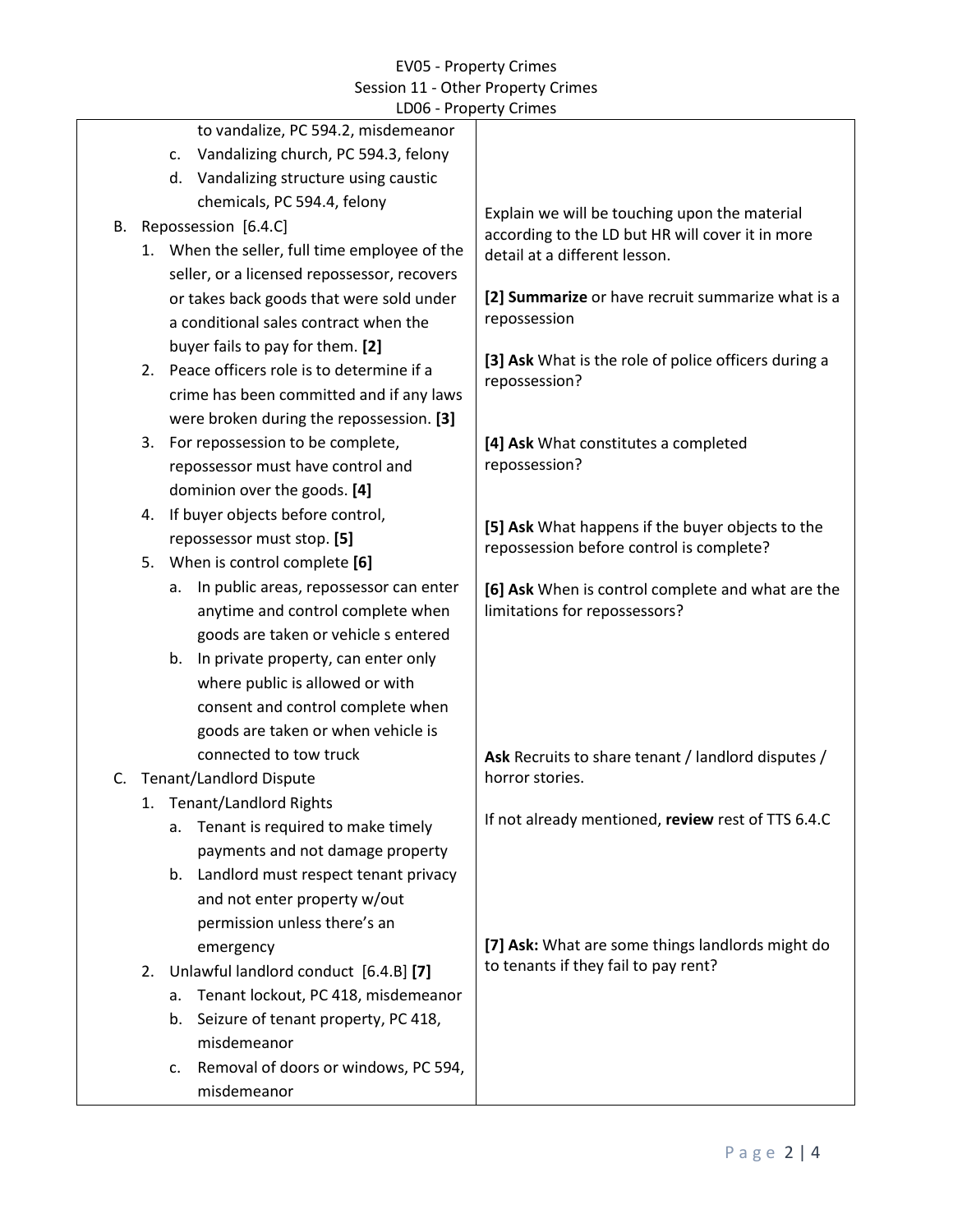# EV05 - Property Crimes Session 11 - Other Property Crimes

|                      | LD06 - Property Crimes                                                                                                                                                                                                 |
|----------------------|------------------------------------------------------------------------------------------------------------------------------------------------------------------------------------------------------------------------|
| d.                   | Trespass, PC 602.5, misdemeanor                                                                                                                                                                                        |
| e.                   | Unlawful interruption of utilities                                                                                                                                                                                     |
|                      | Telephone, PC 591, felony<br>1)                                                                                                                                                                                        |
|                      | Electricity, PC 593, felony<br>2)                                                                                                                                                                                      |
|                      | Gas, PC 593(c), felony<br>3)                                                                                                                                                                                           |
|                      | 4) Water, PC 624, misdemeanor                                                                                                                                                                                          |
| f.<br>g.<br>h.<br>i. | Unlawful conduct by evicted tenant-<br>possible crimes after eviction<br>Repossession of land after eviction,<br>PC 419, misdemeanor<br>Burglary, felony<br>Unauthorized entry, PC 602.5,<br>misdemeanor<br>Theft, 484 |
| j.                   | Vandalism, PC 594, misdemeanor or<br>felony                                                                                                                                                                            |